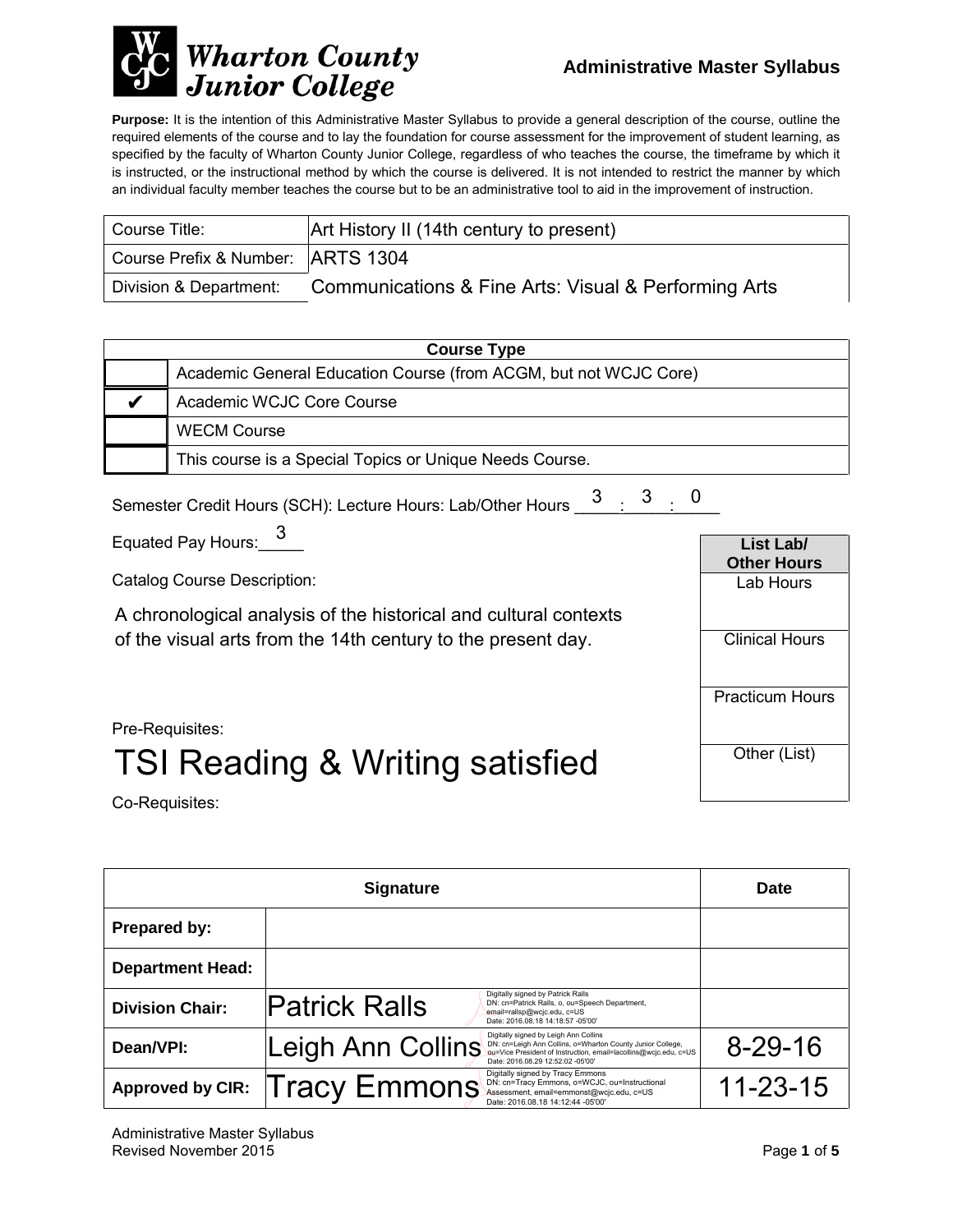**I. Topical Outline:** Each offering of this course must include the following topics (be sure to include information regarding lab, practicum, clinical, or other non-lecture instruction).

Each offering of this course must include the following topics (be sure to include information regarding lab, practicum, clinical or other non-lecture instruction):

Art History Survey is an examination of painting, sculpture, architecture and other arts from prehistoric to present time. In Art History 2, Art from the 14th century through the 21st century is covered. European Art, South and Southeast Asian Art, Chinese Art, Japanese Art, American Art, Art from the Pacific Cultures, African Art and the International Scene is covered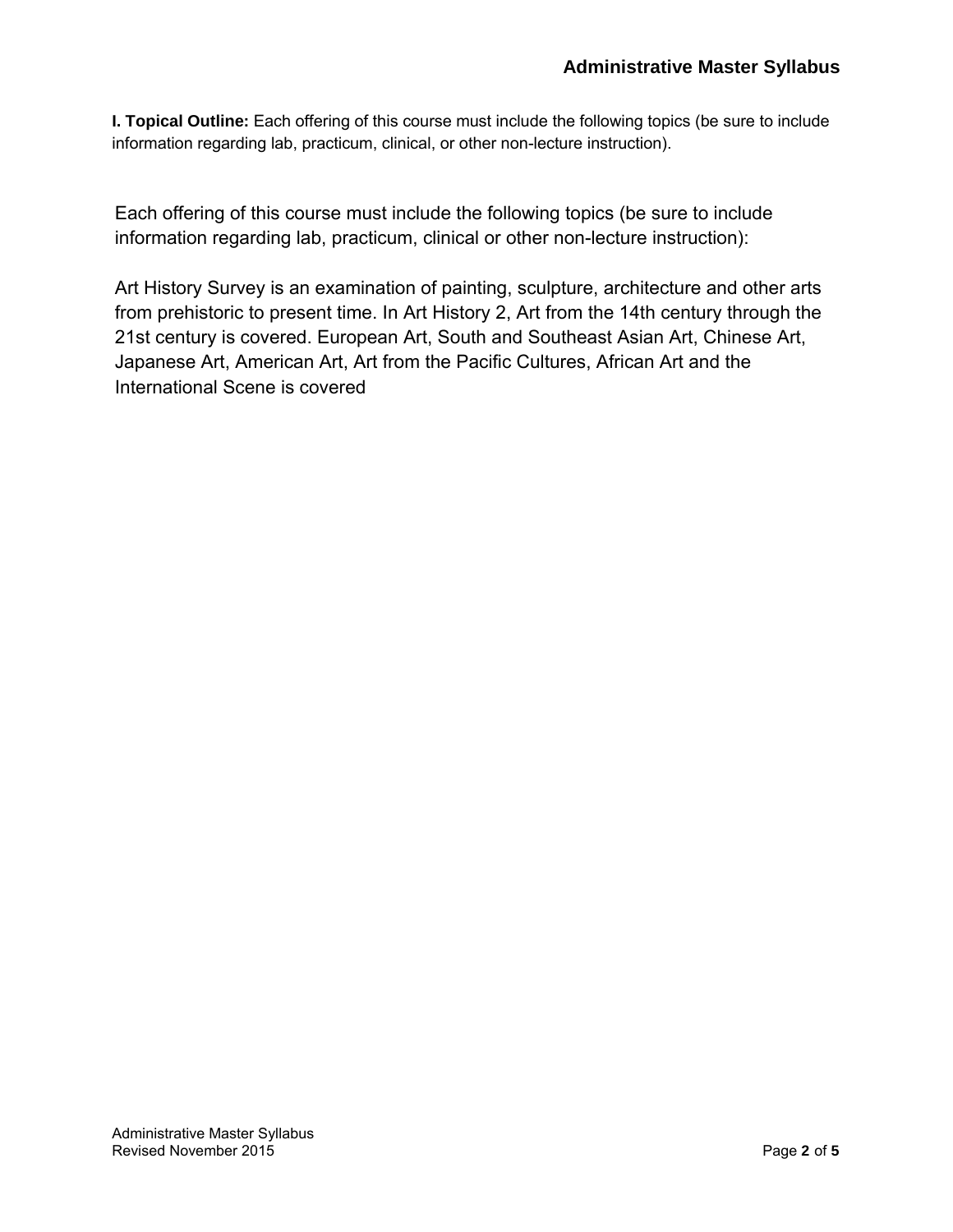**\_\_\_\_\_\_\_\_\_\_\_\_\_\_\_\_\_\_\_\_\_\_\_\_\_\_**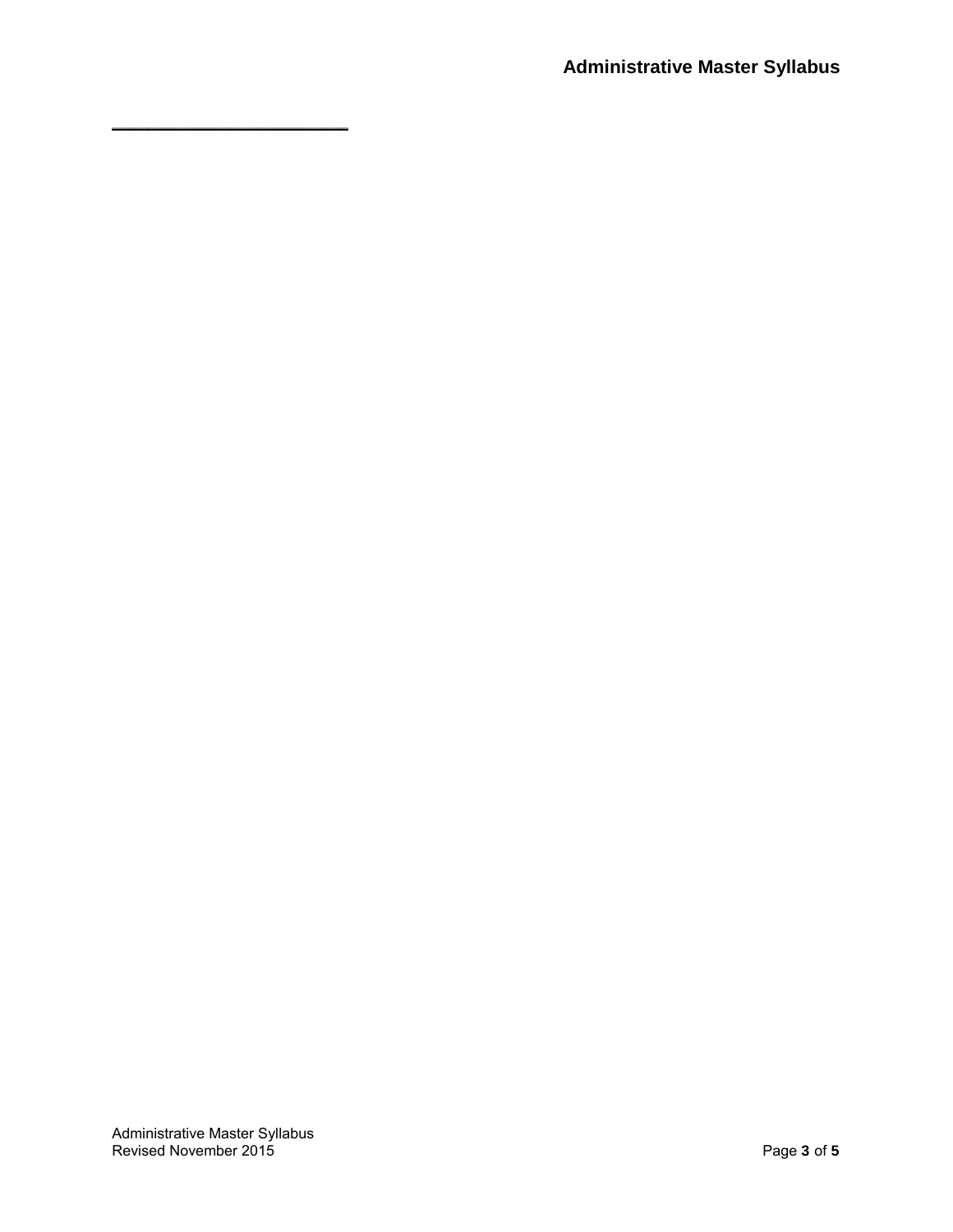#### **II. Course Learning Outcomes**

| <b>Learning Outcomes: Upon successful</b><br>completion of this course, students will:                                                                                                                                                                                                                                                                                                                                                                  | <b>Methods of Assessment:</b>                                                                             |
|---------------------------------------------------------------------------------------------------------------------------------------------------------------------------------------------------------------------------------------------------------------------------------------------------------------------------------------------------------------------------------------------------------------------------------------------------------|-----------------------------------------------------------------------------------------------------------|
| 1. Identify and describe works of art based<br>on their chronology and style, using<br>standard categories and terminology.<br>2. Investigate major artistic developments<br>and significant works of art from the 14th<br>century to the present day.<br>3. Analyze the relationship of art to history<br>by placing works of art within cultural,<br>historical, and chronological contexts.<br>4. Critically interpret and evaluate works of<br>art. | Research Paper (Rubric), Exams,<br>Classwork Individual and group projects,<br>quizzes, Class Discussions |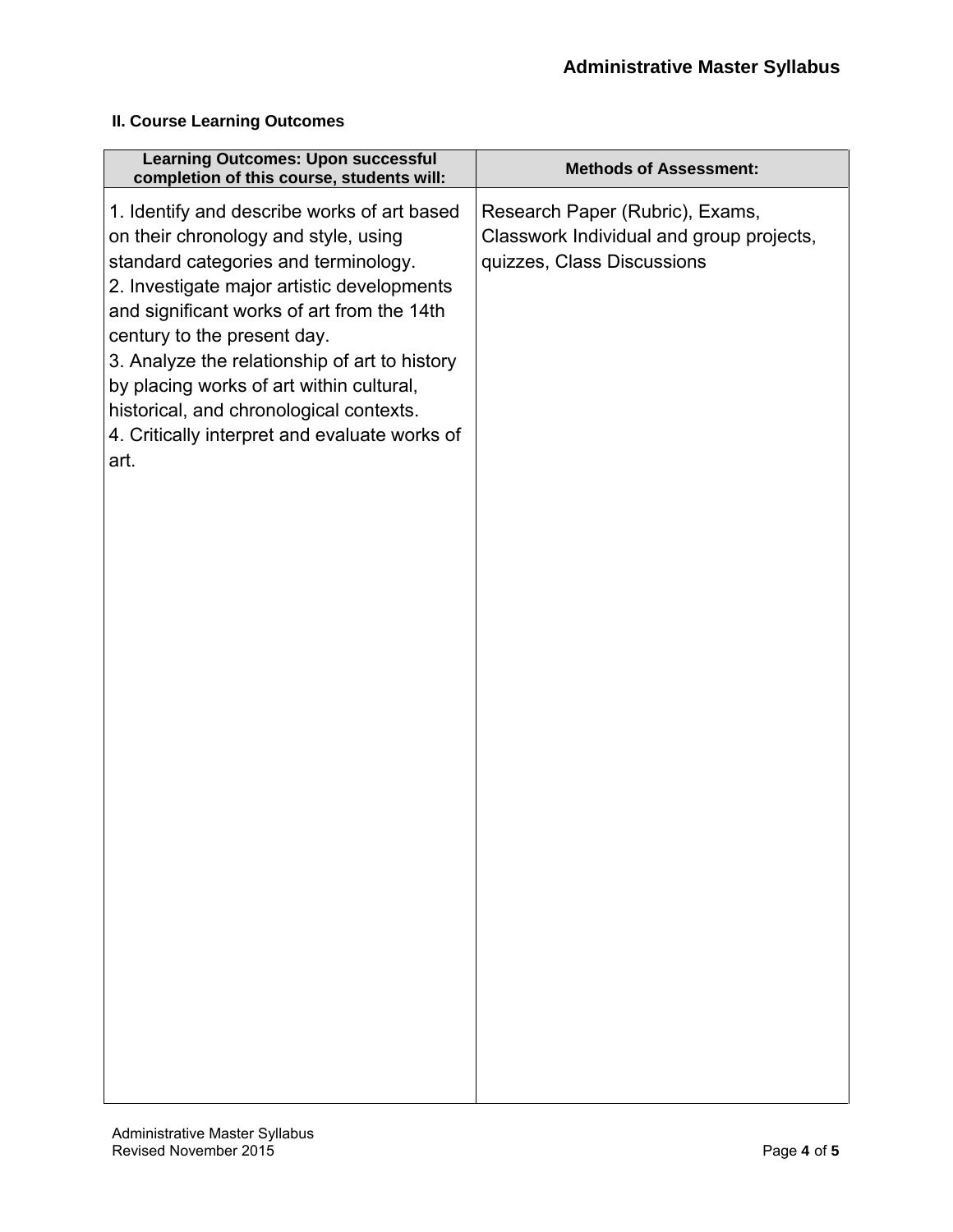**III. Required text(s), optional text(s) and/or materials to be supplied by the student:**

Art History, Volume Two, Prentice Hall, Inc. and Harry N. Abrams, Inc. current edition by Marilyn Stokstad and Michael Cothren - Most current edition

IV. Suggested course maximum: <u><sup>24</sup>\_\_\_\_\_</u> **V. List any specific or physical requirements beyond a typical classroom required to teach the course.**

None

**VI. Course Requirements/Grading System—**Describe any course specific requirements such as research papers or reading assignments and the generalized grading format for the course.

| Exams $-4$ @ 10 points each   | 40 | 90-100 A   |
|-------------------------------|----|------------|
| Research Paper - 20 points    | 20 | 80-89 B    |
| Participation and projects    | 10 | 70-79 C    |
| Group assignments - 10 points | 10 | 60-69 D    |
| Final Exam $-20$ points       | 20 | Below 59 F |

#### **VII. Curriculum Checklist**

**Academic General Education Course** (from ACGM-but not in WCJC core)

• No additional documentation needed.

✔ Academic WCJC Core Course. Attach the Core Curriculum Review Forms.

- ✔ Critical Thinking
- <u>✔</u> Communication
- $\Box$  Empirical & Quantitative Skills
- <u>✔</u>] Teamwork
- <u>✔</u> Social Responsibility
- $\Box$  Personal Responsibility

#### **WECM Course**

• If needed, revise the Program SCANS Matrix and Competencies Checklist.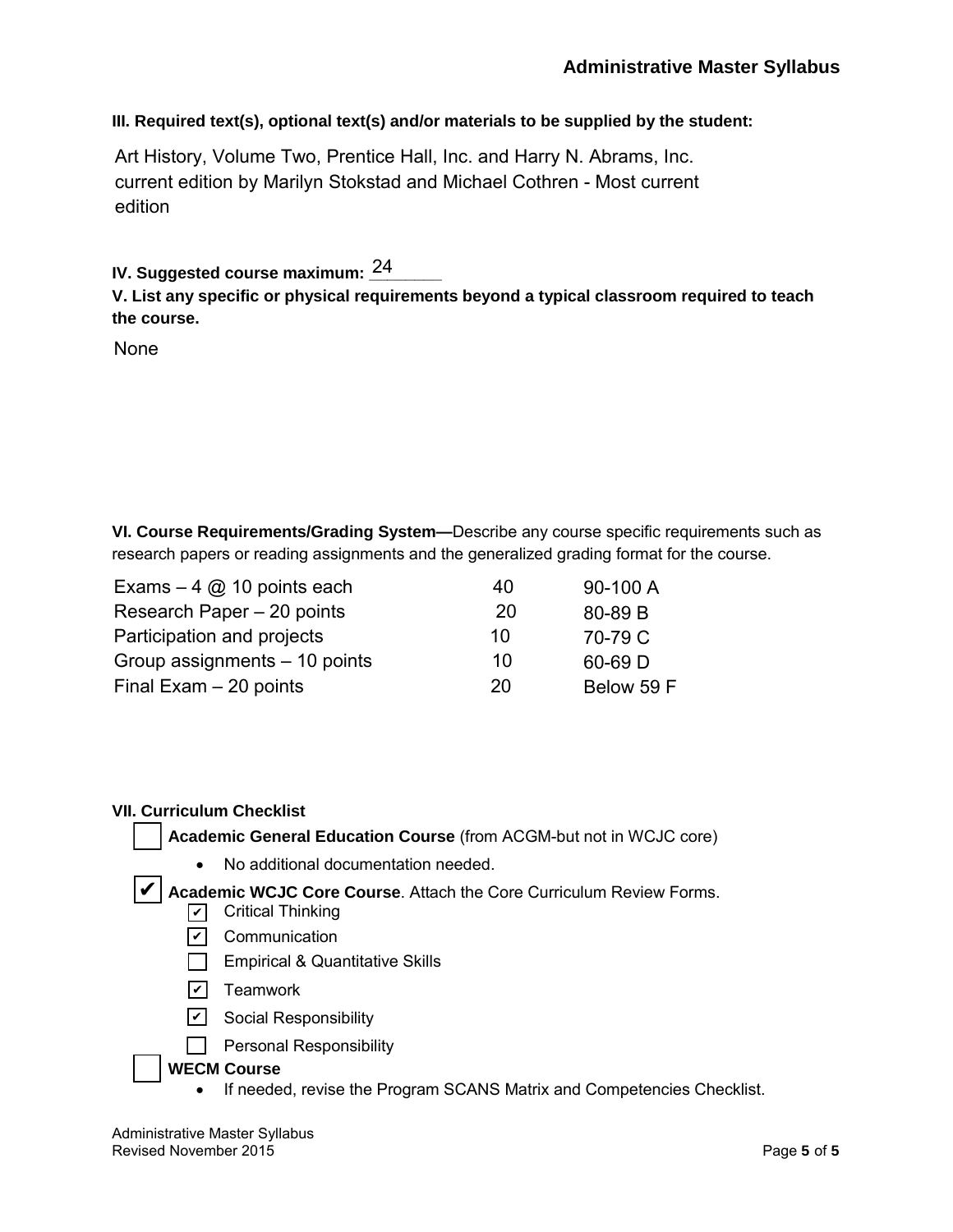

Foundational Component Area: **Creative Arts Course Prefix & Suffix: \_\_ARTS 1303\_** 

Core Objective: **Critical Thinking Skills—**to include creative thinking, innovation, inquiry, and analysis, evaluation and synthesis of information

| For each core objective, there must be at least two different methods of assessment.<br>Student Learning Outcome supporting core objective: |                                                                                                                       |                                                                             |                                                                                                                               |  |  |
|---------------------------------------------------------------------------------------------------------------------------------------------|-----------------------------------------------------------------------------------------------------------------------|-----------------------------------------------------------------------------|-------------------------------------------------------------------------------------------------------------------------------|--|--|
| <b>SLO</b> Status                                                                                                                           | <b>Student Learning Outcome (SLO)</b>                                                                                 | <b>Learning Activity</b>                                                    | <b>Assessment</b>                                                                                                             |  |  |
| The SLO is:                                                                                                                                 | Insert SLO (from Administrative Master Syllabi) below                                                                 | Provide a brief name and<br>description of the sample learning<br>activity: | Provide a brief name and<br>description of the sample quiz,<br>exam, rubric, assignment, etc. for<br>assessing the objective: |  |  |
| $\Box$ Existing<br>Revised<br>New<br>⊔<br>$\Box$ State<br>Mandated                                                                          | Identify and describe works of art based on their chronology and<br>style, using standard categories and terminology. | Discussions, Class Works,<br>Museum Paper                                   | Museum Paper Rubric, Exams,<br>Classrooms                                                                                     |  |  |
| $\Box$ Existing<br>Revised<br>$\Box$ New<br>$\Box$ State<br>Mandated                                                                        | Critically interpret and evaluate works of art.                                                                       | Lecture, Discussions, Class<br>Works, Writings                              | Exams, Museum Paper Rubric,<br>Classwork                                                                                      |  |  |
| $\Box$ Existing<br>$\Box$ Revised<br>$\Box$ New<br>$\Box$ State<br>Mandated                                                                 |                                                                                                                       |                                                                             |                                                                                                                               |  |  |

Department Head: Patrick Ralls<br>WCJC Core Curriculum Review Form-Creative Arts (April 2013) Date: 8/18/16 WCJC Core Curriculum Review Form-Creative Arts (April 2013) (Modified from Collin College)  $_{\text{Date:}}$  8/18/16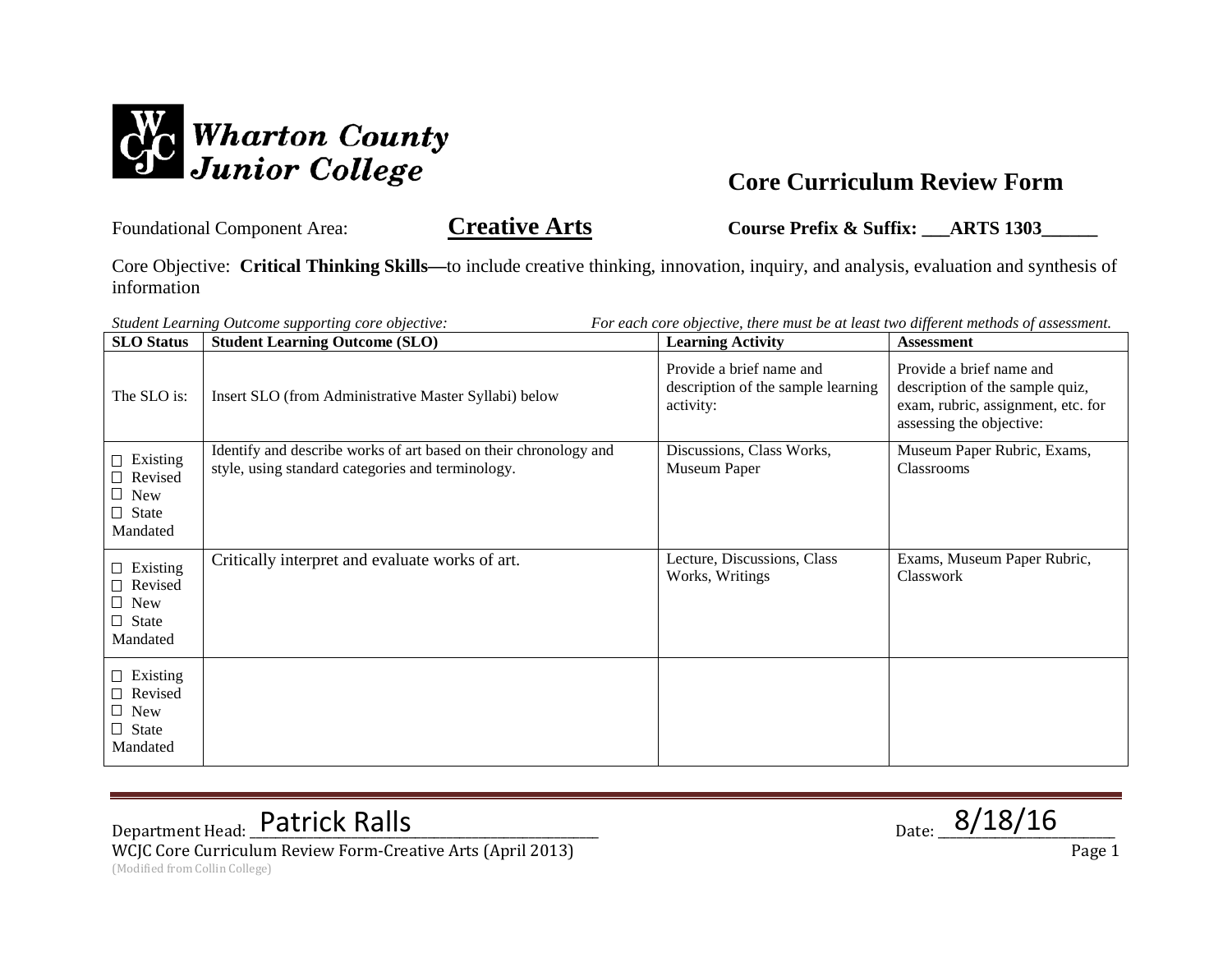

Foundational Component Area: **Creative Arts Course Prefix & Suffix: \_\_ARTS 1303\_\_\_\_\_** 

Core Objective: **Communication Skills—**to include effective development, interpretation and expression of ideas through written, oral and visual communication

| For each core objective, there must be at least two different methods of assessment.<br>Student Learning Outcome supporting core objective: |                                                                                                                       |                                                                             |                                                                                                                               |  |  |
|---------------------------------------------------------------------------------------------------------------------------------------------|-----------------------------------------------------------------------------------------------------------------------|-----------------------------------------------------------------------------|-------------------------------------------------------------------------------------------------------------------------------|--|--|
| <b>SLO</b> Status                                                                                                                           | <b>Student Learning Outcome (SLO)</b>                                                                                 | <b>Learning Activity</b>                                                    | <b>Assessment</b>                                                                                                             |  |  |
| The SLO is:                                                                                                                                 | Insert SLO (from Administrative Master Syllabi) below                                                                 | Provide a brief name and<br>description of the sample learning<br>activity: | Provide a brief name and<br>description of the sample quiz,<br>exam, rubric, assignment, etc. for<br>assessing the objective: |  |  |
| $\Box$ Existing<br>$\Box$ Revised<br>$\Box$ New<br>$\Box$ State<br>Mandated                                                                 | Identify and describe works of art based on their chronology and<br>style, using standard categories and terminology. | Lecture, Class Discussions, Class<br>Work, Museum Paper                     | Museum Paper Rubric, Exams,<br>Classwork                                                                                      |  |  |
| $\Box$ Existing<br>□ Revised<br>$\Box$ New<br>$\Box$ State<br>Mandated                                                                      | Critically interpret and evaluate works of art.                                                                       | Lecture, Class Discussion, Class<br>Work, Individual/Group<br>Presentations | Individual /Group Work Rubric,<br>Exams, Classwork                                                                            |  |  |
| $\Box$ Existing<br>□ Revised<br>$\Box$ New<br>$\Box$ State<br>Mandated                                                                      |                                                                                                                       |                                                                             |                                                                                                                               |  |  |

Department Head: Patrick Ralls<br>WCJC Core Curriculum Review Form-Creative Arts (April 2013) Date: 8/18/16 WCJC Core Curriculum Review Form-Creative Arts (April 2013) (Modified from Collin College)  $_{\text{Date:}}$  8/18/16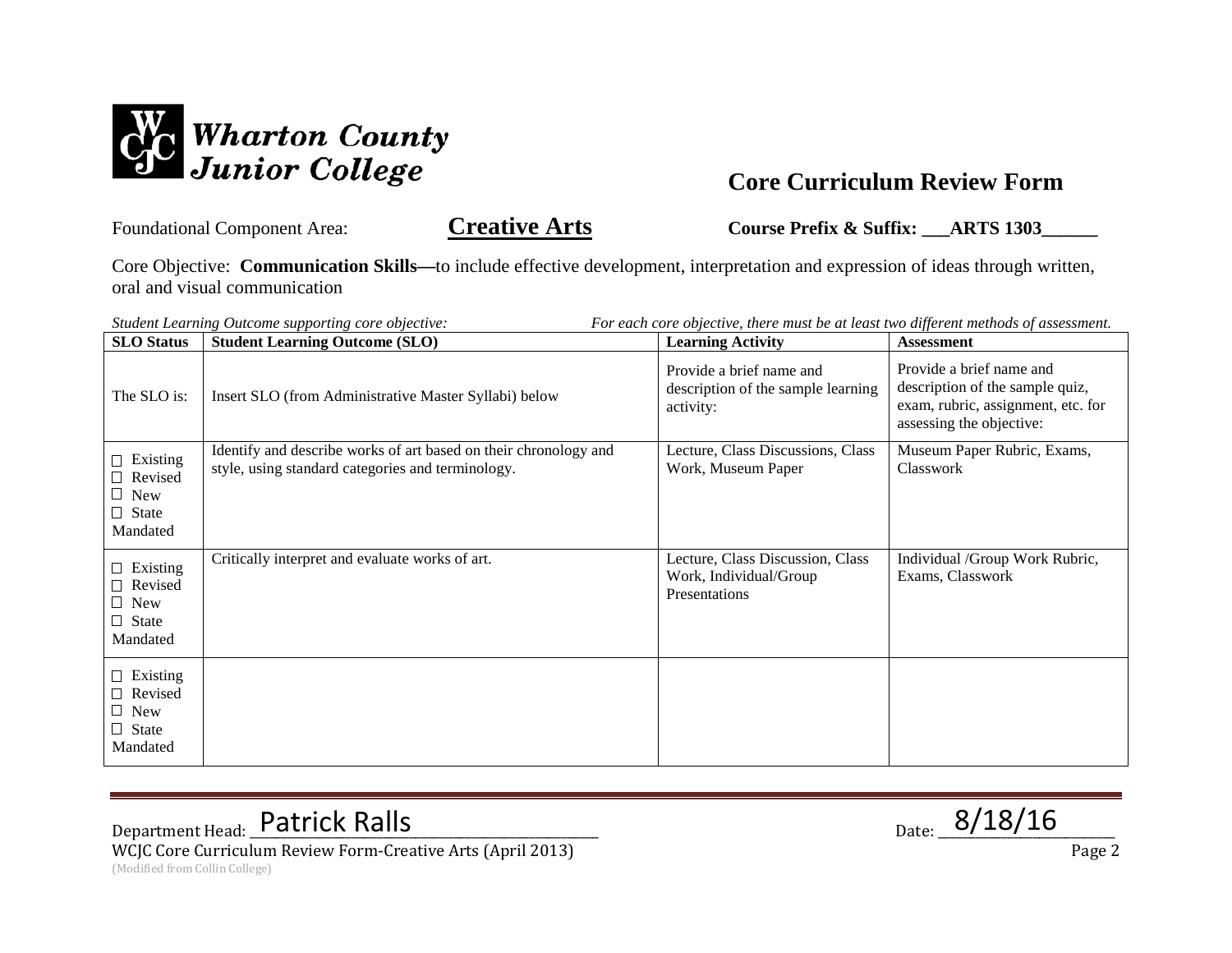

Foundational Component Area: **Creative Arts Course Prefix & Suffix: \_\_ARTS 1303\_\_\_\_\_** 

Core Objective: **Teamwork—**to include the ability to consider different points of view and to work effectively with others to support a shared purpose or goal

| Student Learning Outcome supporting core objective:<br>For each core objective, there must be at least two different methods of assessment. |                                                                                                                       |                                                                             |                                                                                                                               |  |  |
|---------------------------------------------------------------------------------------------------------------------------------------------|-----------------------------------------------------------------------------------------------------------------------|-----------------------------------------------------------------------------|-------------------------------------------------------------------------------------------------------------------------------|--|--|
| <b>SLO</b> Status                                                                                                                           | <b>Student Learning Outcome (SLO)</b>                                                                                 | <b>Learning Activity</b>                                                    | <b>Assessment</b>                                                                                                             |  |  |
| The SLO is:                                                                                                                                 | Insert SLO (from Administrative Master Syllabi) below                                                                 | Provide a brief name and<br>description of the sample learning<br>activity: | Provide a brief name and<br>description of the sample quiz,<br>exam, rubric, assignment, etc. for<br>assessing the objective: |  |  |
| $\Box$ Existing<br>$\Box$ Revised<br>$\Box$ New<br>$\Box$ State<br>Mandated                                                                 | Identify and describe works of art based on their chronology and<br>style, using standard categories and terminology. | Lecture, Discussions, Class<br>Work, Group Presentations                    | Exams, Group Work Rubric, Final                                                                                               |  |  |
| $\Box$ Existing<br>$\Box$ Revised<br>$\Box$ New<br>$\Box$ State<br>Mandated                                                                 |                                                                                                                       |                                                                             |                                                                                                                               |  |  |
| $\Box$ Existing<br>Revised<br>$\Box$ New<br>$\Box$ State<br>Mandated                                                                        |                                                                                                                       |                                                                             |                                                                                                                               |  |  |

Department Head: Patrick Ralls<br>WCJC Core Curriculum Review Form-Creative Arts (April 2013) Date: 8/18/16 WCJC Core Curriculum Review Form-Creative Arts (April 2013)  $_{\text{Date:}}$  8/18/16

(Modified from Collin College)